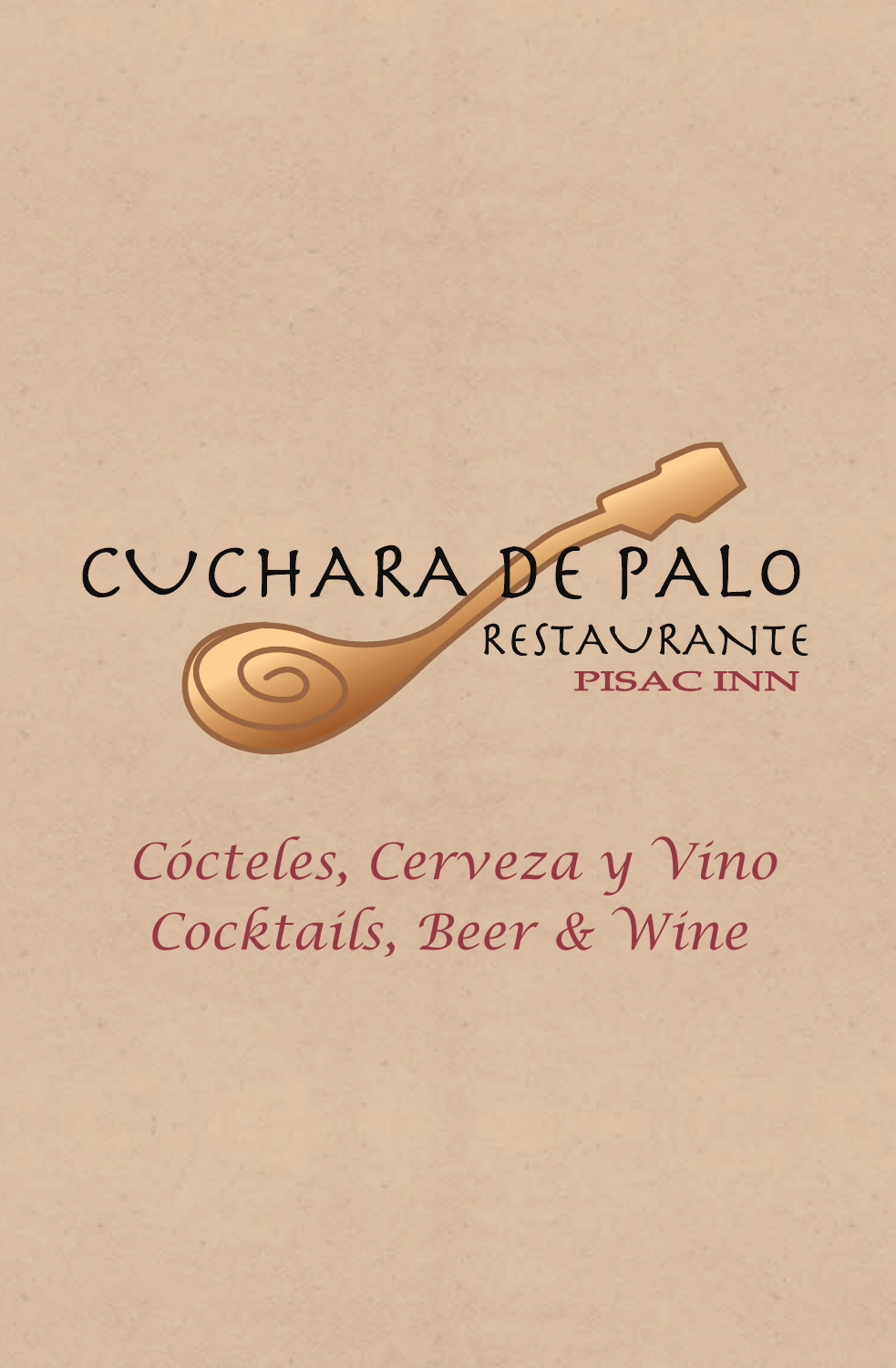# *Cocktails & Beer Wine List*

## CÓCTELES - PISCO COCKTAILS BLANCO – WHITE WINE

Pisco, limón, azucar, clara de huevo, y angostura Pisco, lime, sugar, egg white, and angostura 14 soles Maracuyá Sour Pisco, maracuya, limón, azucar, clara de huevo, y angostura Pisco, passion fruit, lime, sugar, egg white, and angostura 16 soles 16 soles Chilcano Pisco, ginger ale, limón, y angostura (también disponible con maracuyá o chicha morada) Pisco, ginger ale, lime, and angostura (also available with passion fruit or purple corn) Peru Libre Pisco, Coca Cola, y limón

Pisco, Coca Cola, and lime 14 soles

**Pure Pisco Shot** 10 soles

Pisco Sour

### VINO - WINE DRINKS

Sangria

Vino rojo con fruta, canela y naranja Red wine with fruit, cinnamon and orange

### Vino Tinto Caliente ~ Warm Red Wine

Vino tinto, canela, clavo y naranja Red wine, cinnamon, clove and orange Copa/Glass: 15 soles

### CERVEZA - BEER

### Local Bottled Beer

Cerveza Cusqueña Rubia

Cerveza Cusqueña Malta

### Artisanal Beer On Tap

Cervecería del Valle Sagrado / Sacred Valley Brewery

Orgullosamente ofrecemos la cerveza artesanal premiada de la Cervecería del Valle Sagrado. Pregunte por nuestras cervezas de temporada.

We proudly serve award winning craft beer from the Sacred Valley Brewery. Ask about our seasonal beers.

**Chardonnay** Intipalka Peru

**Chardonnay** Santa Julia Argentina

Sauvignon Blanc Reserva Privada Puente Austral Chile

**Torrontes** Festivo Argentina

## TINTO – RED WINE

Malbec Intipalka Peru

Malbec Santa Julia Argentina

Cabernet Sauvignon Los Vascos Argentina **Botella/Bottle: 80 soles** 

**Carmenere** Veramonte Chile

## ESPUMANTES – SPARKLING

Intipalka Peru Extra Brut

Copa/Glass: 15 soles Botella/Bottle: 50 soles

Copa/Glass: 20 soles Botella/Bottle: 80 soles

Botella/Bottle: 70 soles

Botella/Bottle: 80 soles

Copa/Glass: 15 soles Botella/Bottle: 50 soles

Copa/Glass: 20 soles Botella/Bottle: 80 soles

Botella/Bottle: 80 soles

Botella/Bottle: 70 soles

Copa/Glass: 15 soles

Pequeño/Small 7 soles Mediano/Medium 9 soles Pequeño / Small 8 soles

15 soles

Jara/Pitcher: 60 soles